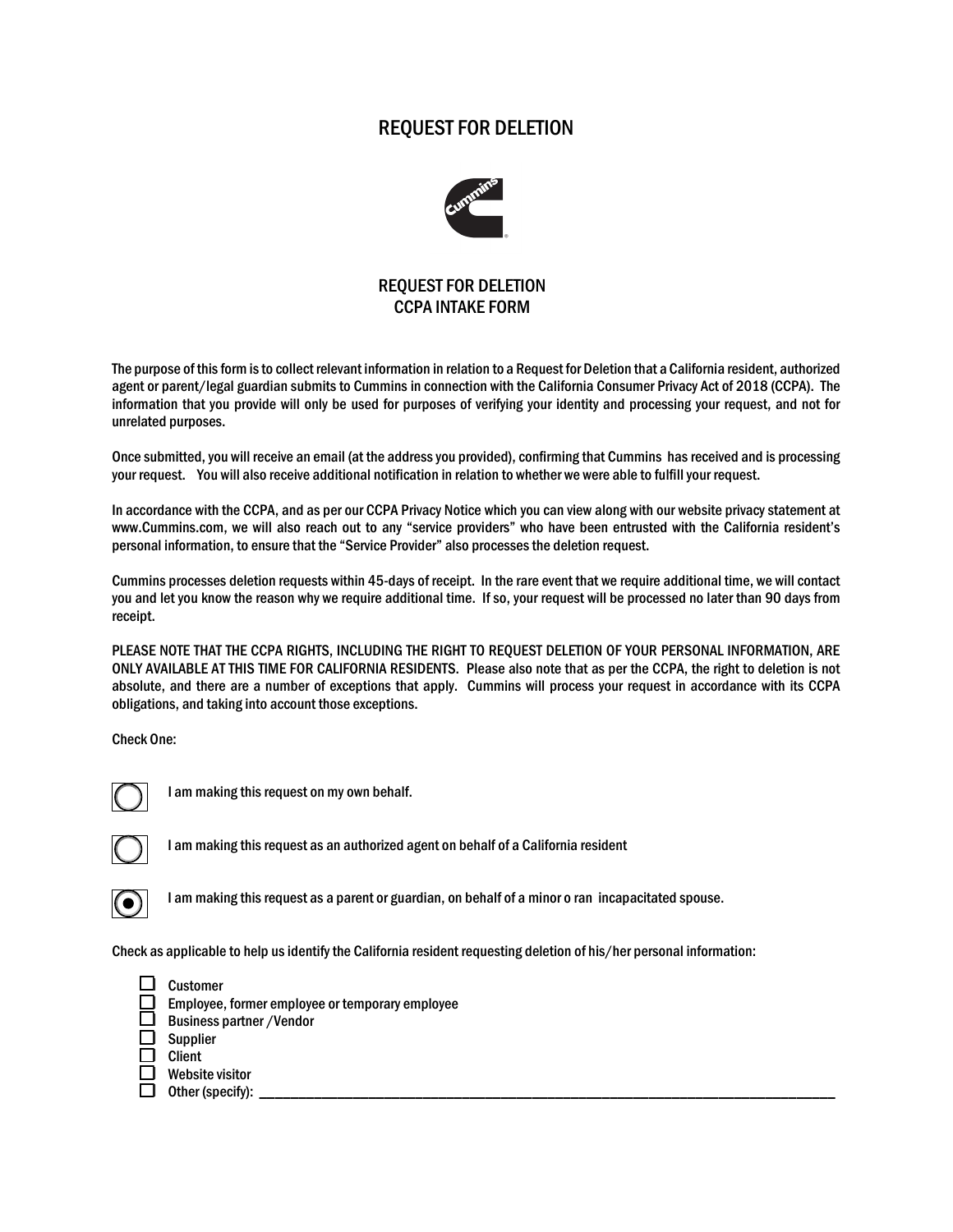| Provide the following information about the individual whose data is the subject of the request for deletion.                                                                                                                                                                                            |
|----------------------------------------------------------------------------------------------------------------------------------------------------------------------------------------------------------------------------------------------------------------------------------------------------------|
|                                                                                                                                                                                                                                                                                                          |
|                                                                                                                                                                                                                                                                                                          |
|                                                                                                                                                                                                                                                                                                          |
|                                                                                                                                                                                                                                                                                                          |
|                                                                                                                                                                                                                                                                                                          |
|                                                                                                                                                                                                                                                                                                          |
|                                                                                                                                                                                                                                                                                                          |
| Description of the personal information:                                                                                                                                                                                                                                                                 |
| Approximate dates when your personal information was collected by Cummins: ___________________________________                                                                                                                                                                                           |
|                                                                                                                                                                                                                                                                                                          |
| General description of the type of information that we may have collected about you, such as engine sale(s), engine repairs,<br>generator sale(s), generator repairs, questions to our Customer Care team, interactions with a distributor, interactions with<br>Cummins in relation to telematics, etc. |
| If the request is being made by an authorized agent on behalf of a California resident, provide the following:                                                                                                                                                                                           |
|                                                                                                                                                                                                                                                                                                          |
|                                                                                                                                                                                                                                                                                                          |
|                                                                                                                                                                                                                                                                                                          |
|                                                                                                                                                                                                                                                                                                          |
|                                                                                                                                                                                                                                                                                                          |
|                                                                                                                                                                                                                                                                                                          |
| Please note that as per the CCPA, an authorized agent is required to submit a letter which is signed by the California resident whose<br>personal data is being blocked from 'sale', confirming that you are, in fact, their authorized agent and acting on their behalf to<br>make this request.        |
| If the request is being made by a parent or legal guardian on behalf of a minor or an incapacitated spouse, please provide the<br>following:                                                                                                                                                             |
|                                                                                                                                                                                                                                                                                                          |
|                                                                                                                                                                                                                                                                                                          |

Your Address: \_\_\_\_\_\_\_\_\_\_\_\_\_\_\_\_\_\_\_\_\_\_\_\_\_\_\_\_\_\_\_\_\_\_\_\_\_\_\_\_\_\_\_\_\_\_\_\_\_\_\_\_\_\_\_\_\_\_\_\_\_\_\_\_\_\_\_\_\_\_\_\_\_\_\_\_\_\_\_\_\_\_\_